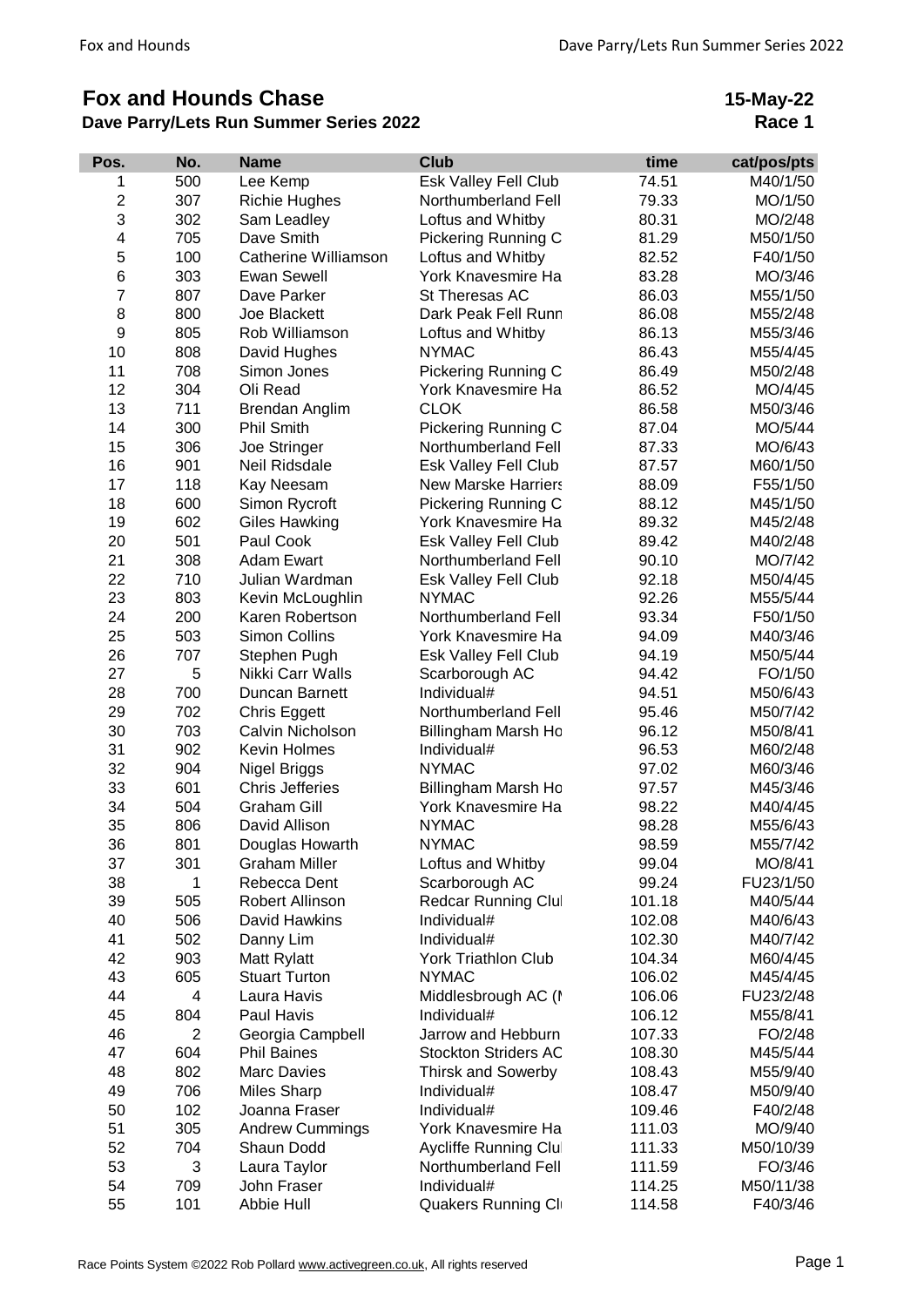| 56 | 701 | Simon Rek              | Quakers Running Cl          | 115.57 | M50/12/37 |
|----|-----|------------------------|-----------------------------|--------|-----------|
| 57 | 150 | Stephanie Lishman      | Individual#                 | 116.11 | F45/1/50  |
| 58 | 603 | Stephen Paylor         | Individual#                 | 117.45 | M45/6/43  |
| 59 | 103 | Lynn Humpleby          | Pickering Running C         | 118.15 | F40/4/45  |
| 60 | 251 | <b>Denise Tunstall</b> | Durham Fell Runner:         | 119.30 | F55/2/48  |
| 61 | 905 | <b>Stephen Haley</b>   | Individual#                 | 122.59 | M60/5/44  |
| 62 | 900 | Mark Edwards           | <b>NYMAC</b>                | 123.42 | M60/6/43  |
| 63 | 252 | Julie Clayton          | Scarborough AC              | 125.24 | F55/3/46  |
| 64 | 151 | Serena Partridge       | Pickering Running C         | 130.50 | F45/2/48  |
| 65 | 275 | <b>Gail Tombs</b>      | Calder Valley Fell Rt       | 131.12 | F60/1/50  |
| 66 | 952 | <b>Bob Baker</b>       | Otley AC                    | 132.11 | M65/1/50  |
| 67 | 906 | lan Robinson           | <b>Esk Valley Fell Club</b> | 136.59 | M60/7/42  |
| 68 | 250 | Ronni Kirkham          | Esk Valley Fell Club        | 145.47 | F55/4/45  |
| 69 | 253 | Sally Kingscott        | Scarborough AC              | 145.59 | F55/5/44  |
| 70 | 951 | Donald Buffham         | Otley AC                    | 147.16 | M65/2/48  |
| 71 | 950 | Graham Robinson        | Pickering Running C         | 178.39 | M65/3/46  |

(End)

| Teams:  | Club                               | <b>Points</b> | <b>Positions</b> | Team pts       |
|---------|------------------------------------|---------------|------------------|----------------|
| male:   | <b>Pickering Running Club</b>      | 27            | 4,10,13          | 15             |
|         | York Knavesmire Harrier<br>2       | 33            | 5,11,17          | 14             |
|         | Esk Valley Fell Club 'A'<br>3      | 34            | 1,15,18          | 13             |
|         | Northumberland Fell Rui<br>4       | 35            | 2,14,19          | 12             |
|         | Loftus and Whitby 'A'<br>5         | 44            | 3,8,33           | 11             |
|         | NYMAC 'A'<br>6                     | 58            | 9,21,28          | 10             |
|         | Esk Valley Fell Club 'B'           | 94            | 20,23,51         | 9              |
|         | York Knavesmire Harrier<br>8       | 95            | 22,30,43         | 8              |
|         | NYMAC 'B'<br>9                     | 101           | 31,32,38         | $\overline{7}$ |
| female: | Scarborough AC 'A'                 | 23            | 4,5,14           | 15             |
|         | Northumberland Fell Rui<br>2       | 31            | 3,9, (19)        | 14             |
|         | <b>Pickering Running Club</b><br>3 | 46            | 12, 15, (19)     | 13             |

\* = Bonus points not included

# = Non-counter (team)